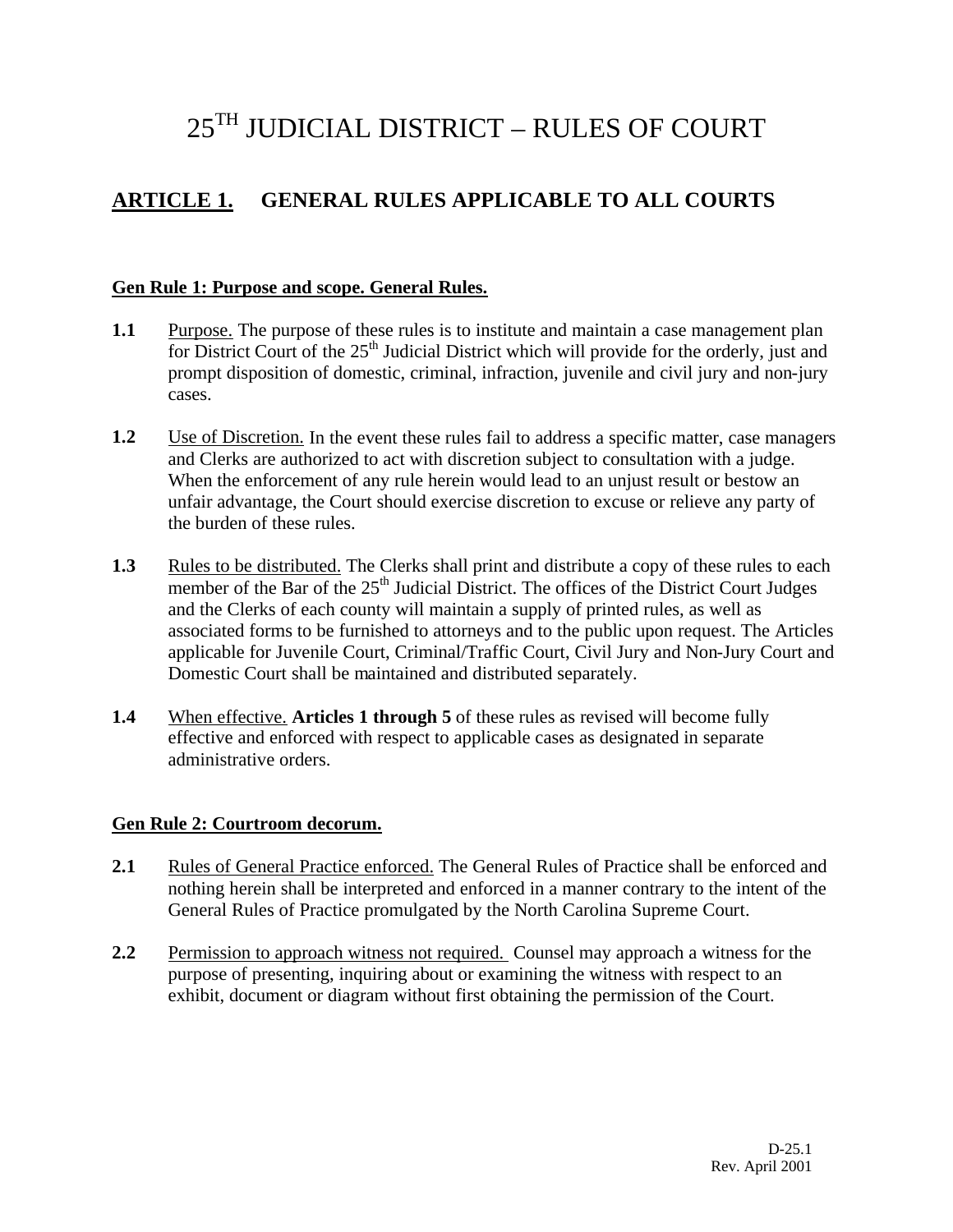### **Gen Rule 3: Scheduling of Court Sessions / Judges. Authority of Judges.**

- **3.1** Calendar to be published. The Chief District Court Judge shall publish a calendar, which schedules all sessions of Court in the District along with the assignment of judges. Amendments to the schedule and assignments and special sessions may be made by the Chief District Court Judge as needed.
- **3.2** Court begins at 9:00 a.m. Unless otherwise specified herein or on the published calendar, Court sessions in the  $25<sup>th</sup>$  Judicial District begin at 9:00 a.m..
- **3.3** Specific Sessions. The specific times for sessions shall be as set forth in the above mentioned calendar, in separate administrative order or by these rules.
- **3.4** Earliest disposition of cases. All cases shall be disposed of at the earliest opportunity, including the first trial setting.
- **3.5** Delegation of General Authority. The Chief District Court Judge shall prepare court assignments for each judge designating those matters to which each judge should give primary emphasis. Each District Court Judge is hereby authorized by the Chief District Court Judge, subject to further orders, to hear all matters within the jurisdiction of the District Court Division, in session or out of session, including in-chambers matters, temporary restraining orders, injunctions and any other matter which can be delegated, authorized or assigned. The court assignments are intended to designate those matters to which the assigned judge shall give primary attention. The conduct of the Court, once assigned, is solely within the discretion of the presiding judge. All assignments are subject to change and a judge assigned to any court has full authority to hear matters assigned to other courts upon conferring with the judge having primary authority over the matter and all judges are authorized to preside over any session and may open and operate such courtroom sessions as may be appropriate to dispose of all pending matters in the most expeditious manner. Any judge assigned to any court is free to exchange courts with any other judge; and one judge may substitute for another, either for a session or to preside temporarily until the assigned judge reassumes the bench. No actions of any judge shall be subject to collateral attack or jurisdictional challenge for the reason that authority was not delegated or assigned by the Chief District Court Judge, it being the intent of this Rule to fully confer such jurisdiction as may be allowed by law, unless and until such authority is divested by a specific order subsequently entered.
- **3.6** Judicial Assignments. Judges shall have primary assignments as set out in a quarterly or half-year calendar published by the Chief District Court Judge. The assignments do not limit the jurisdiction of any judge, but the judges shall give primary attention to the matters assigned and shall defer appropriate matters to the judges primarily assigned to them.
- **3.7** Delegation of Authority to Act in Absence of Chief Judge. In the absence of the Chief District Court Judge from the district, the duties of the Chief Judge are delegated to the most senior judge available in the district.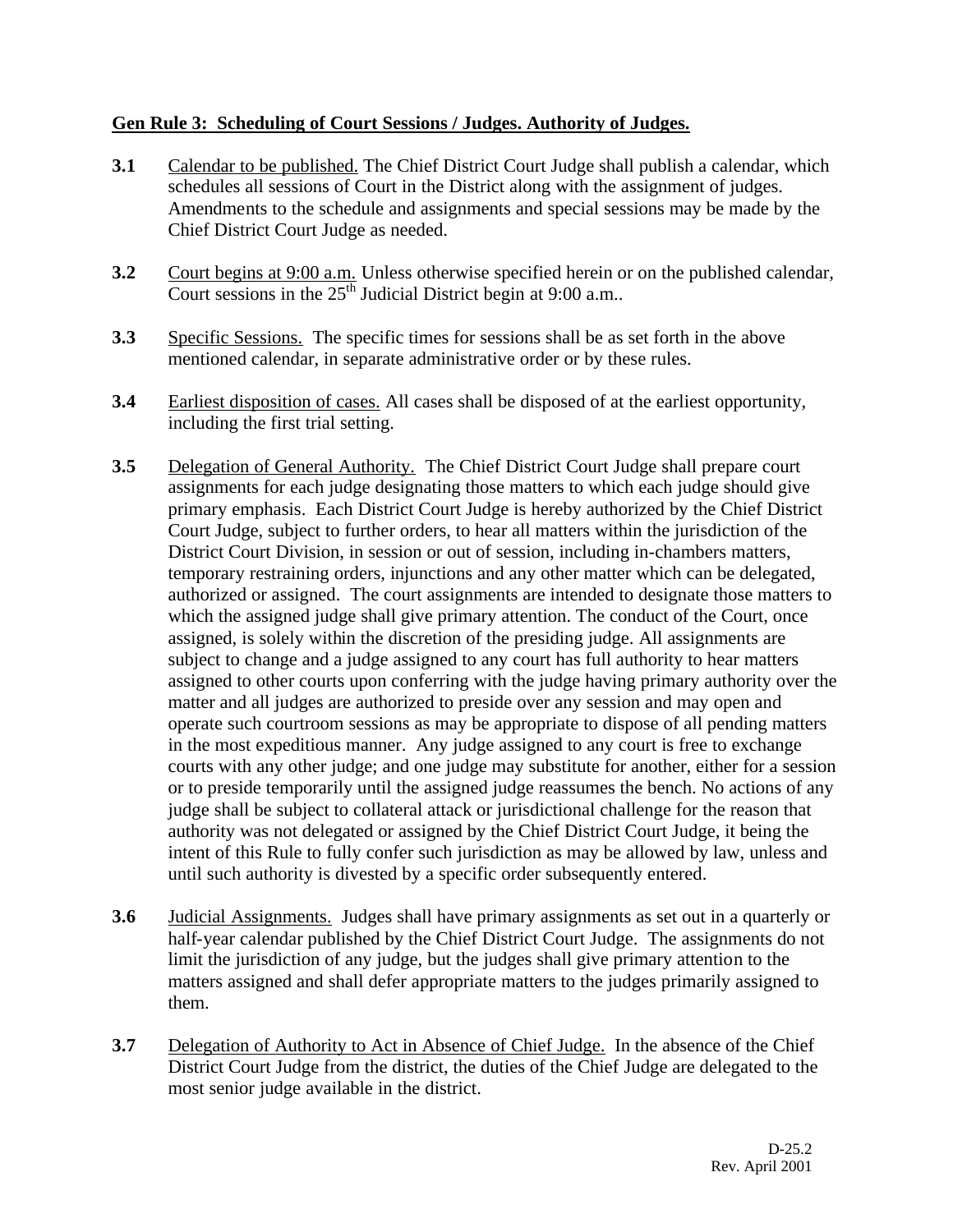**3.8** Request for Out of District Judge. All motions or requests for assigning an out-of-district judge to hear any matter shall be made to the Chief District Court Judge.

### **Gen Rule 4: Motions to Continue.**

- **4.1** To whom addressed. Except as hereinafter provided or as otherwise specified by these rules, motions to continue should be addressed to the presiding trial judge of the court where the case is scheduled. Where the presiding trial judge is not available at a motions docket and a decision on the motion needs to be made earlier than the calendar call for the session, such motions may be scheduled and heard on a motions docket before another judge unless the presiding judge or the Chief District Court Judge specify otherwise by special order. Continuances from special sessions should be continued only by the judge presiding over such session. See special rules for Domestic Cases.
- **4.2** Written record to be made. Orders to continue shall be documented in or on the file and shall include the identity of the moving party, any objections to the continuance and the basis for the continuance.
- **4.3** All parties to be heard; next date is trial date. All parties shall have an opportunity to be heard on a motion to continue as to whether or not it should be allowed and as to the continuance date. If a case is continued, if should be set with the anticipation that the next setting shall be the trial date;
- **4.4** Motions to be heard as early as possible; notice to parties, attorneys. Motions to continue shall be made as soon as the reason justifying the motion is identified and opposing counsel and unrepresented parties shall be notified as soon as possible by the moving party.
- **4.5** Factors to be considered. Factors to be considered by the appropriate court official when deciding whether to grant or deny a motion for continuance should include:
	- a) The opportunity to exercise the right to effective assistance of counsel;
	- b) The age of the case and the seriousness of the charge;
	- c) The incarceration or detention status of a criminal defendant or juvenile;
	- d) The effect on children and spouses if the issue is continued and not resolved;
	- e) The effect on an alleged victim if the issue is continued and not resolved;
	- f) The impact of the continuance on the safety of the parties or any other persons;
	- g) The status of the trial calendar for the session;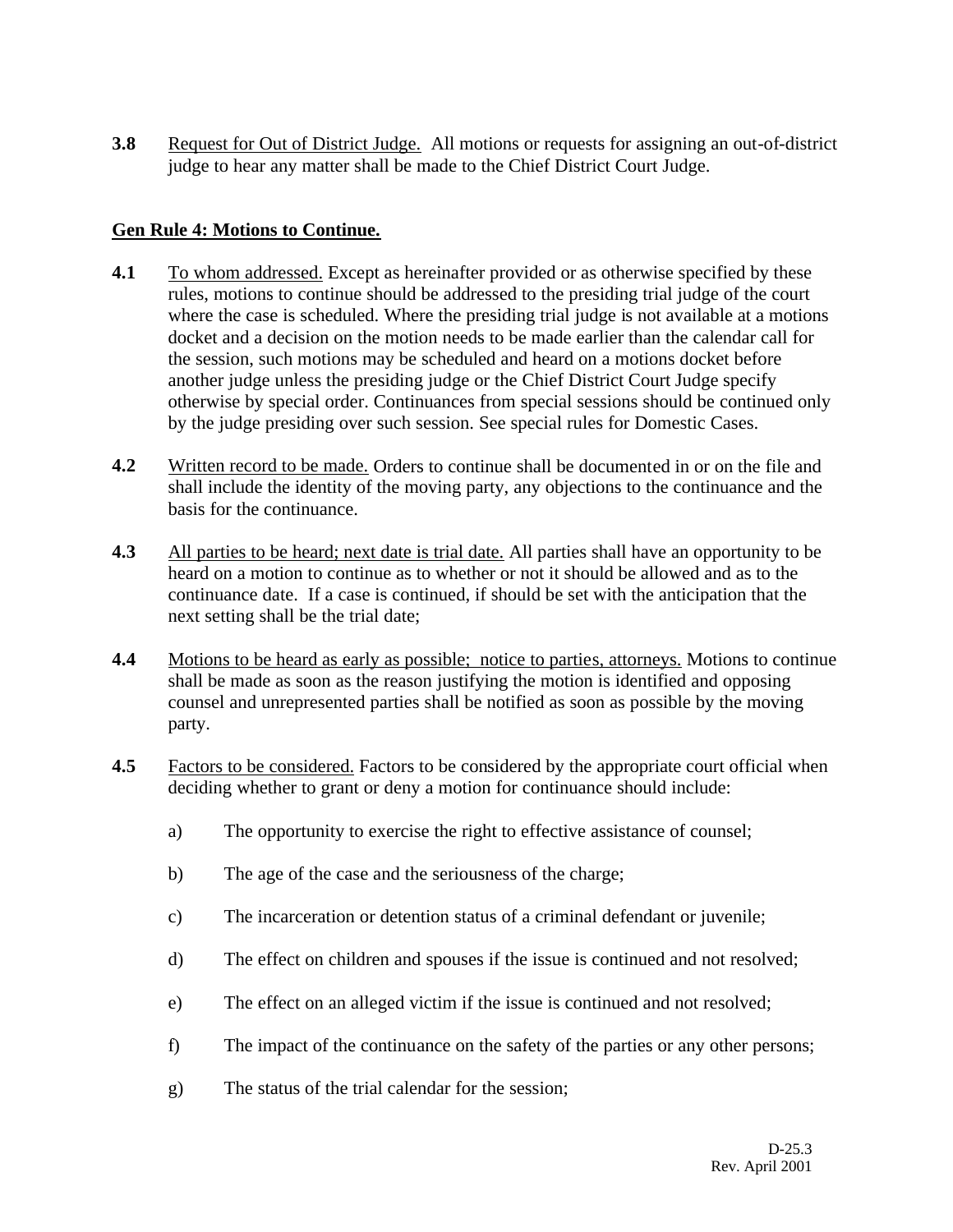- h) The number, moving party and grounds for the previous continuances;
- i) The due diligence of counsel in promptly making a motion for continuance as soon as practicable and notifying opposing parties, counsel and witnesses;
- j) The period of delay caused by the continuance requested;
- k) The presence of witnesses, including the parties or victims;
- l) The availability of witnesses for the present session or for a future session;
- m) Whether the basis of the motion is the existence of a legitimate conflict (In considering this factor the Court should consider whether attempts have or should be made to seek release from the conflict and whether in cases involving attorney conflicts, whether counsel has partners or associates in his/her law firm who are or could become familiar with the case.);
- n) The availability of counsel (but see parenthetical provision of **Gen Rule 4.5 m)**  above);
- o) The financial and other consequences to the public, the parties, attorneys, witnesses or court personnel if the case is continued;
- p) Specific legal restrictions on continuance of the type of case or specific statutory factors authorizing continuance;
- q) The order in which the case appears on the trial calendar, including whether the case is peremptorily scheduled;
- r) The extent to which the moving party had input on scheduling the trial date;
- s) Whether the parties consent to the continuance (Note: Consent may reduce the burden required for the granting of a continuance but shall not guarantee such. In order to have any effect, such consent must be in writing signed by the parties, alleged victims and their attorneys, if any)
- t) Any other factor that promotes the fair administration of justice;

### **Gen Rule 5: Conflicts; Duties.**

**5.1** Courts to cooperate in setting priorities. The various levels and sessions of Court should work together to try to move cases as expeditiously as possible. Judges shall communicate with one another to resolve such conflicts. The age of cases, the subject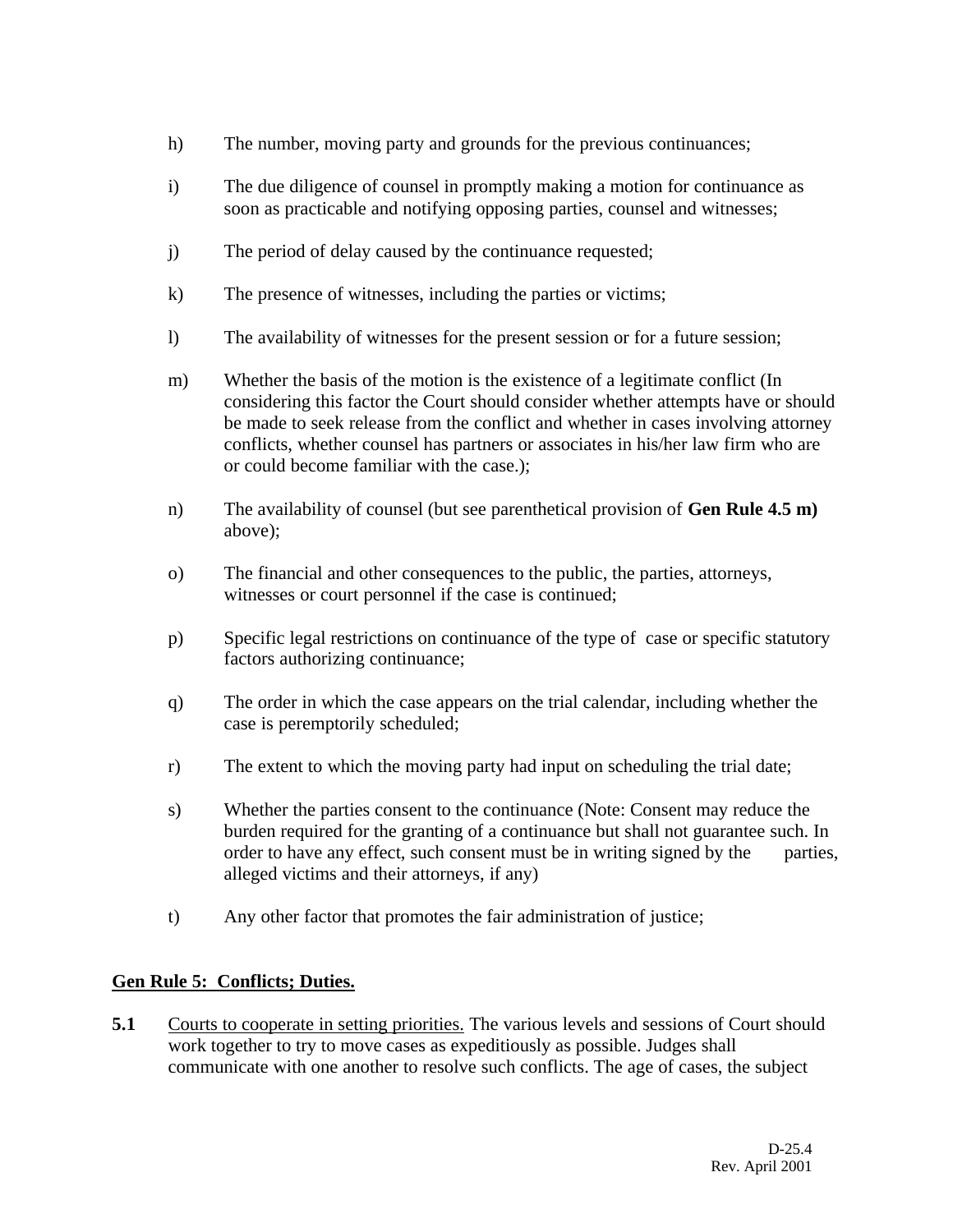matter and the priority of the setting should be given as much priority as the level of court when resolving conflicts;

- **5.2** Attorneys to give notice of conflicts. Attorneys shall notify the Court and opposing counsel of any other Court conflicts as they become known and shall keep the Court advised of the resolution of the conflict as well as any delay in the resolution of the conflict;
- **5.3** Juvenile matters have priority. In resolving conflicts (except for criminal cases where a defendant is in custody), juvenile cases shall take precedence over all other matters wherever possible and cases where children are the subject of the case or are parties or witnesses should be give precedence wherever possible.

#### **Gen Rule 6. Sanctions.**

If any party or attorney willfully violates any of the Local Rules adopted herein, the Court may impose appropriate sanction(s) authorized by law. Due Process and fairness shall characterize all procedures imposing sanctions.

#### **Gen Rule 7. Settlements in Civil/Domestic Cases.**

- **7.1** Written memorandum of settlement required. If a case scheduled for hearing is settled in whole or in part before or during a session, the attorneys shall, if possible prepare a consent judgment during the term to be presented to the Court. If a typed consent judgment cannot with due diligence be prepared before or during the session wherein the matter is scheduled, the attorneys shall prepare a written memorandum of the judgment. The parties and/or subpoenaed witnesses shall not leave until the memorandum of judgment is prepared and signed by the parties and their attorneys.
- **7.2** Attorneys required to sign. Consent Judgments and Memorandums of Judgment in cases wherein a party or parties are represented by attorney(s) **must be signed by the attorney(s).**
- **7.3** When party's signature not required. If a party knowingly and willingly consents to a settlement and signs a memorandum of judgment and the memorandum states that the party's signature on the consent judgment of the same terms is not necessary, the Court may sign the consent judgment of the same terms without the party's signature.
- **7.4** Consent must be knowing, willing. Before executing a memorandum of judgment or consent judgment, the Court must determine that the agreement was made knowingly and willingly by the parties.